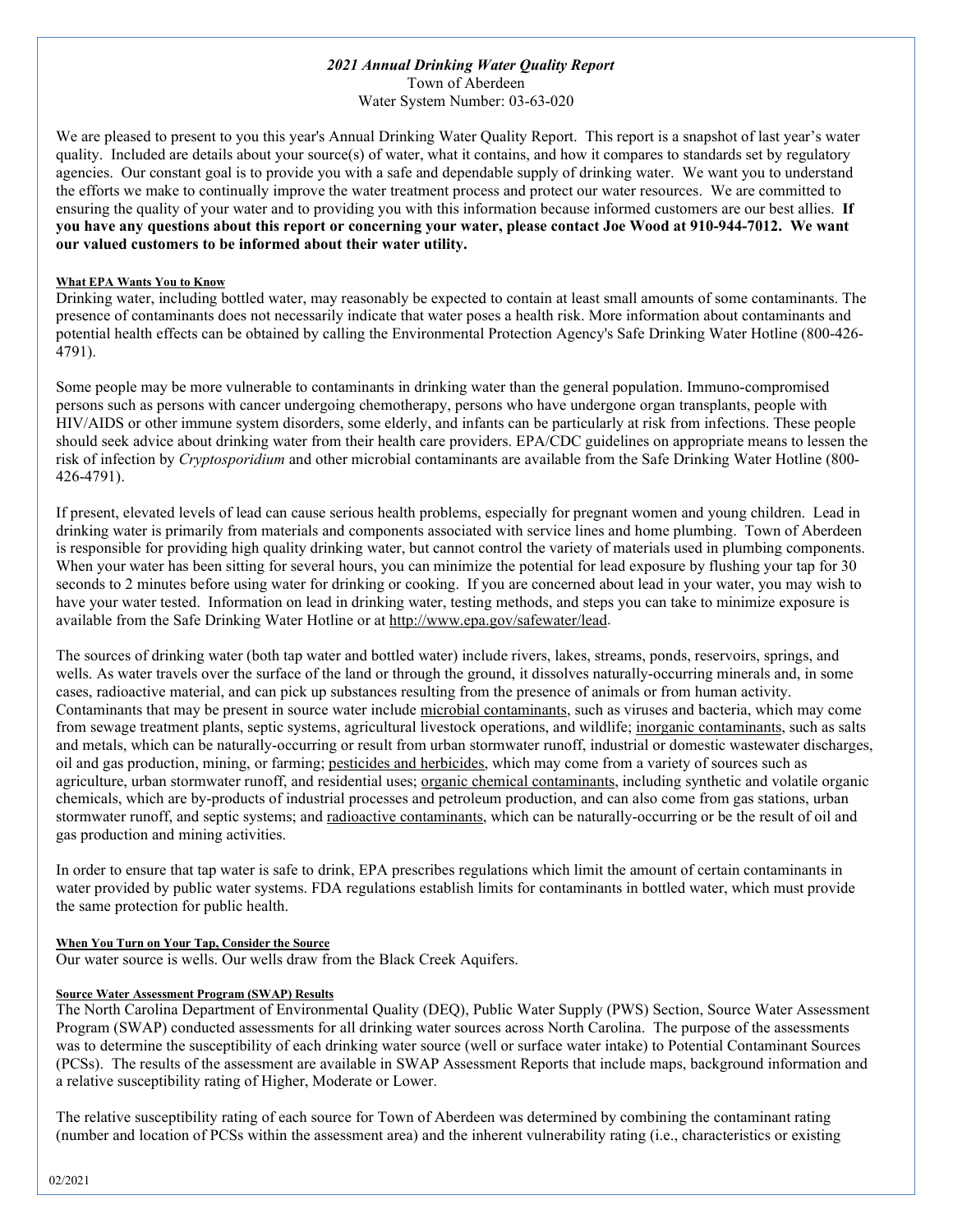conditions of the well or watershed and its delineated assessment area). The assessment findings are summarized in the table below:

| <b>Source Name</b> | <b>Susceptibility Rating</b> | <b>SWAP Report Date</b> |
|--------------------|------------------------------|-------------------------|
| Well #3            | Medium                       | January 2020            |
| Well #6            | Medium                       | January 2020            |
| Well #7            | Medium                       | January 2020            |
| Well 8             | Medium                       | January 2020            |
| Well 10            | Medium                       | January 2020            |
| <b>Well 11</b>     | Medium                       | January 2020            |
| Well 12            | Medium                       | January 2020            |
| Well 13            | Medium                       | January 2020            |
| Well 14            | Medium                       | January 2020            |
| Well 15            | Medium                       | January 2020            |
| Well 16            | Medium                       | January 2020            |
| Well 17            | Medium                       | January 2020            |
| Well 18            | Medium                       | January 2020            |
| Well 19            | Medium                       | January 2020            |
| Well 22            | Medium                       | January 2020            |
| Well 28            | Medium                       | January 2020            |

**Susceptibility of Sources to Potential Contaminant Sources (PCSs)**

### The complete SWAP Assessment report for The Town of Aberdeen may be viewed on the Web at:

<https://www.ncwater.org/?page=600> Note that because SWAP results and reports are periodically updated by the PWS Section, the results available on this web site may differ from the results that were available at the time this CCR was prepared. If you are unable to access your SWAP report on the web, you may mail a written request for a printed copy to: Source Water Assessment Program – Report Request, 1634 Mail Service Center, Raleigh, NC 27699-1634, or email requests to swap@ncdenr.gov. Please indicate your system name, number, and provide your name, mailing address and phone number. If you have any questions about the SWAP report please contact the Source Water Assessment staff by phone at 919-707-9098.

It is important to understand that a susceptibility rating of "higher" does not imply poor water quality, only the system's potential to become contaminated by PCSs in the assessment area.

### **Help Protect Your Source Water**

Protection of drinking water is everyone's responsibility. We have implemented the following source water protection actions: You can help protect your community's drinking water source(s) in several ways: (examples: dispose of chemicals properly; take used motor oil to a recycling center, volunteer in your community to participate in group efforts to protect your source, etc.).

#### **Violations that Your Water System Received for the Report Year**

The Town of Aberdeen did not receive any violations for the year 2021.

### **Water Quality Data Tables of Detected Contaminants**

We routinely monitor for over 150 contaminants in your drinking water according to Federal and State laws. The tables below list all the drinking water contaminants that we detected in the last round of sampling for each particular contaminant group. The presence of contaminants does not necessarily indicate that water poses a health risk. **Unless otherwise noted, the data presented in this table is from testing done January 1 through December 31, 2021.** The EPA and the State allow us to monitor for certain contaminants less than once per year because the concentrations of these contaminants are not expected to vary significantly from year to year. Some of the data, though representative of the water quality, is more than one year old.

## **Important Drinking Water Definitions:**

*Parts per million (ppm) or Milligrams per liter (mg/L)* - One part per million corresponds to one minute in two years or a single penny in \$10,000.

*Picocuries per liter (pCi/L)* - Picocuries per liter is a measure of the radioactivity in water.

*Million Fibers per Liter (MFL)* - Million fibers per liter is a measure of the presence of asbestos fibers that are longer than 10 micrometers.

*Action Level (AL) -* The concentration of a contaminant which, if exceeded, triggers treatment or other requirements which a water system must follow.

*Treatment Technique (TT)* **-** A required process intended to reduce the level of a contaminant in drinking water.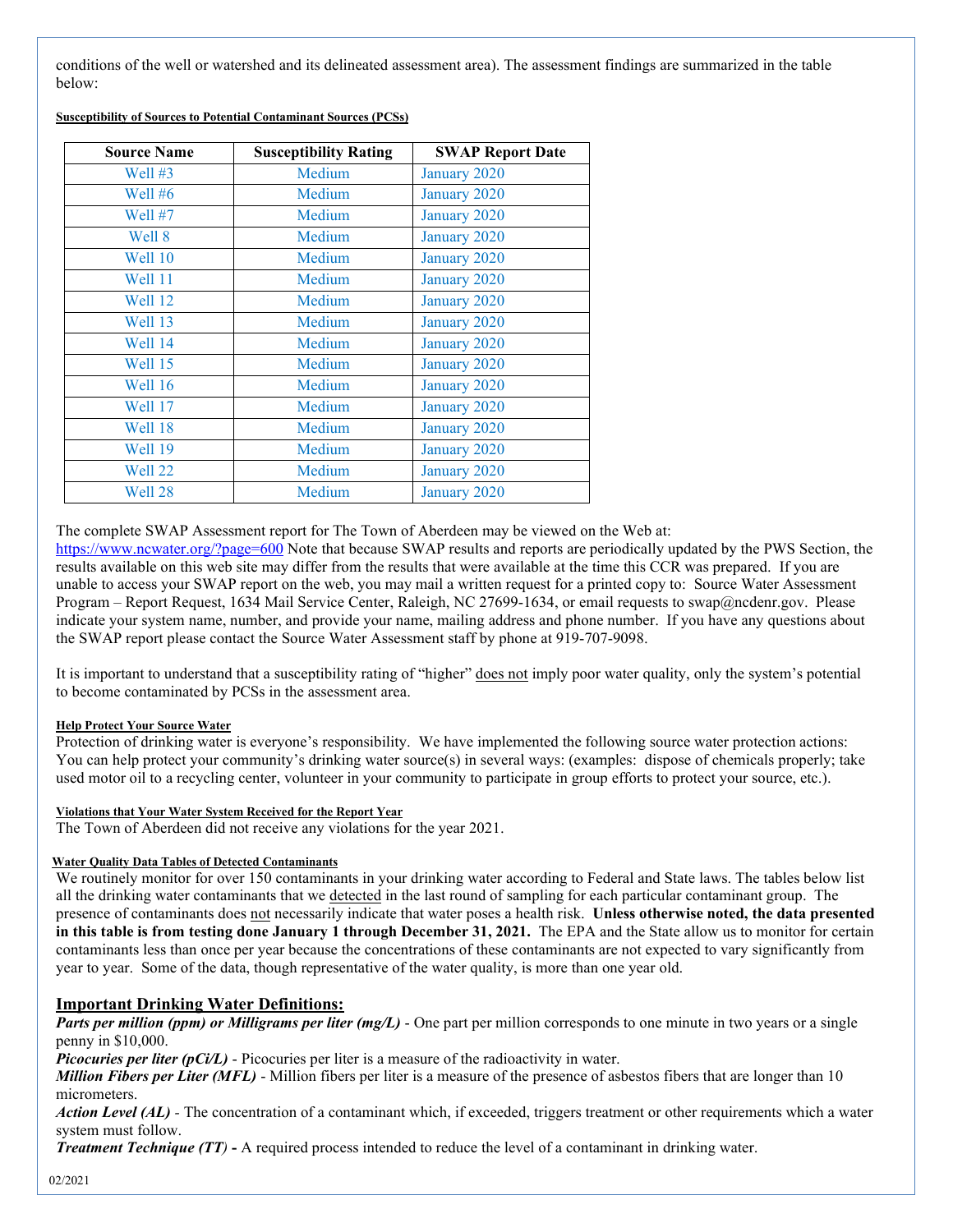*Maximum Residual Disinfection Level Goal (MRDLG)* – The level of a drinking water disinfectant below which there is no known or expected risk to health. MRDLGs do not reflect the benefits of the use of disinfectants to control microbial contaminants.

*Locational Running Annual Average (LRAA)* – The average of sample analytical results for samples taken at a particular monitoring location during the previous four calendar quarters under the Stage 2 Disinfectants and Disinfection Byproducts Rule. *Maximum Contaminant Level (MCL)* - The highest level of a contaminant that is allowed in drinking water. MCLs are set as close to the MCLGs as feasible using the best available treatment technology.

*Maximum Contaminant Level Goal (MCLG)* - The level of a contaminant in drinking water below which there is no known or expected risk to health. MCLGs allow for a margin of safety.

### **Inorganic Contaminants**

| Contaminant (units) | Sample<br>Date | MCL<br>Violation<br>Y/N | Your<br>Water | Range<br>High<br>Low |      | <b>MCLG</b> | <b>MCL</b> | Likely Source of Contamination                                                                                                  |
|---------------------|----------------|-------------------------|---------------|----------------------|------|-------------|------------|---------------------------------------------------------------------------------------------------------------------------------|
| Fluoride (ppm)      | 10/11/21       |                         | 0.70          | 0.64                 | 0.70 |             |            | Erosion of natural deposits; water additive<br>which promotes strong teeth; discharge<br>from fertilizer and aluminum factories |

### **Nitrate/Nitrite Contaminants**

| Contaminant (units)            | Sample<br>Date | MCL<br>Violation<br>Y/N | Your<br>Water | Low | Range<br>High | <b>MCLG</b> | <b>MCL</b> | Likely Source of Contamination                                                                    |
|--------------------------------|----------------|-------------------------|---------------|-----|---------------|-------------|------------|---------------------------------------------------------------------------------------------------|
| Nitrate (as Nitrogen)<br>(ppm) | 10/11/21       | N                       | 2.00          | .39 | 2.00          | 10          | 10         | Runoff from fertilizer use; leaching from<br>septic tanks, sewage; erosion of natural<br>deposits |
| Nitrite (as Nitrogen)<br>(ppm) | 10/11/21       | N                       |               |     | N/A           |             |            | Runoff from fertilizer use; leaching from<br>septic tanks, sewage; erosion of natural<br>deposits |

### **Asbestos Contaminant**

| Contaminant (units)  | Sample<br>Date | MCL<br>Violation<br>Y/N | Your<br>Water | Range<br>High<br>LOW | <b>MCLG</b> | <b>MCL</b> | Likely Source of Contamination                                       |
|----------------------|----------------|-------------------------|---------------|----------------------|-------------|------------|----------------------------------------------------------------------|
| Total Asbestos (MFL) | 2/3/20         |                         |               | Undected             |             |            | Decay of asbestos cement water mains;<br>erosion of natural deposits |

## **Synthetic Organic Chemical (SOC) Contaminants Including Pesticides and Herbicides**

| Contaminant (units) | Sample<br>Date    | <b>MCL</b><br>Violation<br>Y/N | Your<br>Water | Range<br>High<br>$L$ <sup>OW</sup> | MCLG | MCL | Likely Source of Contamination                                      |
|---------------------|-------------------|--------------------------------|---------------|------------------------------------|------|-----|---------------------------------------------------------------------|
| Lindane (ppt)       | 0/4/21<br>7/12/21 |                                | .00003        | .00003                             | 200  | 200 | Runoff/leaching from insecticide used on<br>cattle, lumber, gardens |

## **Volatile Organic Chemical (VOC) Contaminants**

| Contaminant (units)   | Sample<br>Date | MCL<br>Violation<br>Y/N | $\sqrt{\overline{a}}$<br>Water | Range<br>High<br>LOW | MCLG | <b>MCL</b> | Likely Source of Contamination                                           |
|-----------------------|----------------|-------------------------|--------------------------------|----------------------|------|------------|--------------------------------------------------------------------------|
| Xylenes (Total) (ppm) | 10/18/<br>2021 | N                       | .0024                          | 0.0024               | 10   | 10         | Discharge from petroleum factories;<br>discharge from chemical factories |

### **Lead and Copper Contaminants**

| Contaminant (units)                           | Sample<br>Date | Your<br>Water | Number of<br>sites found<br>above the AL | <b>MCLG</b> | AL       | Likely Source of Contamination                                          |
|-----------------------------------------------|----------------|---------------|------------------------------------------|-------------|----------|-------------------------------------------------------------------------|
| Copper (ppm)<br>(90 <sup>th</sup> percentile) | 7/20/21        | 0.470         | $\Omega$                                 | 1.3         | $AL=1.3$ | Corrosion of household plumbing<br>systems; erosion of natural deposits |
| Lead $(ppb)$<br>(90 <sup>th</sup> percentile) | 7/20/21        | 0.013         |                                          |             | $AL=15$  | Corrosion of household plumbing<br>systems; erosion of natural deposits |

### **Radiological Contaminants**

| Contaminant (units)     | Sample<br>Date | <b>MCL</b><br>Violation<br>Y/N | $\mathbf{v}$<br>r our<br>Water | Range<br>High<br>$_{\text{row}}$ | <b>MCLG</b> | <b>MCL</b> | Likely Source of Contamination |
|-------------------------|----------------|--------------------------------|--------------------------------|----------------------------------|-------------|------------|--------------------------------|
| Combined radium (pCi/L) | 4/5/21         |                                | 2.9                            | 2.9<br>2.6                       |             |            | Erosion of natural deposits    |

\* Note: The MCL for beta/photon emitters is 4 mrem/year. EPA considers 50 pCi/L to be the level of concern for beta particles.